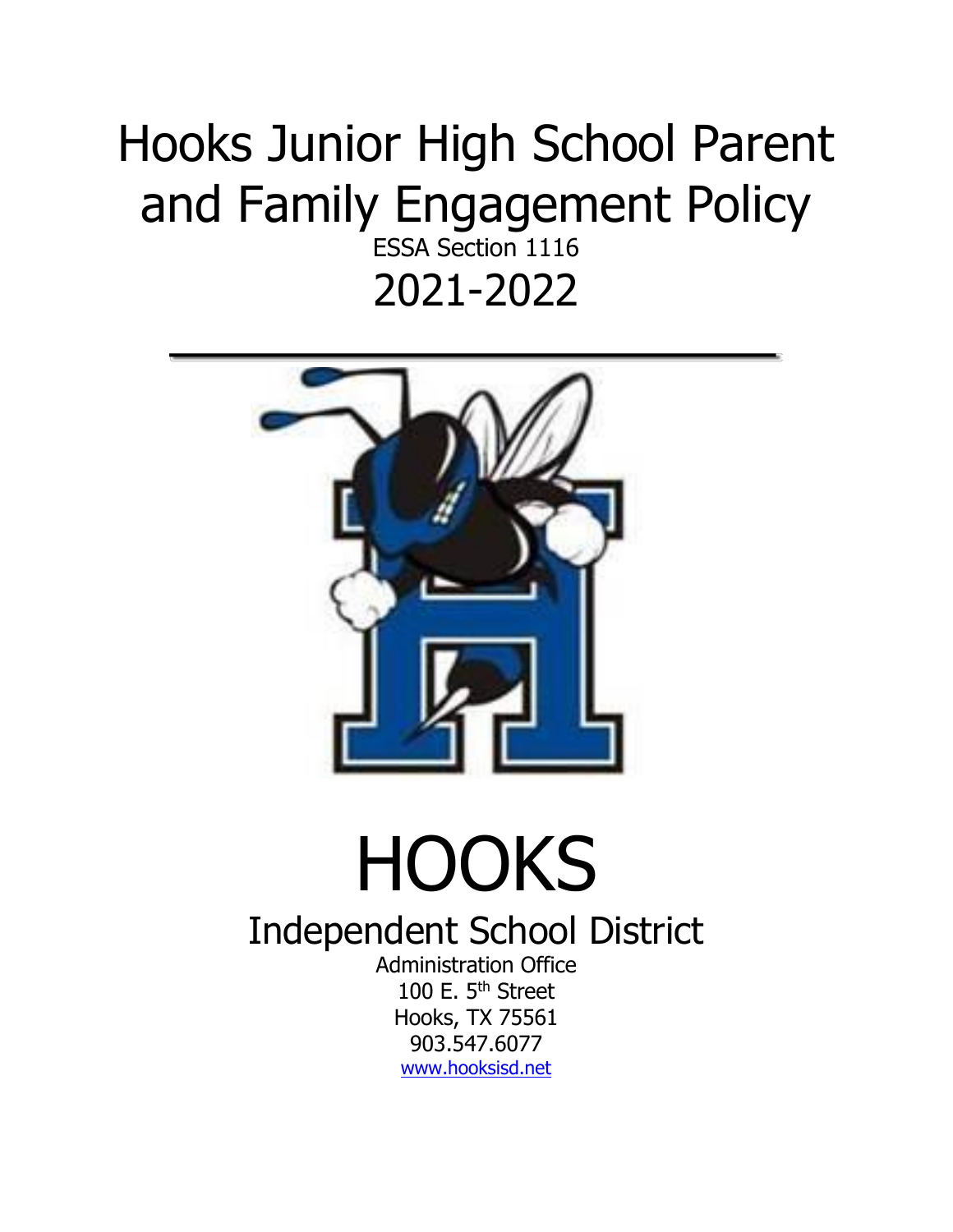- 1. Hooks Junior High School shall jointly develop with, and distribute to, parents and family members of participating children a written parent and family engagement policy, agreed on by such parents, that shall describe the means for carrying out the requirements of ESSA Section 1116 subsections (c) through (f). Parents shall be notified of the policy in an understandable and uniform format and to the extent practicable, provided in a language the parents can understand. Such policy shall be made available to the local community and updated periodically to meet the changing needs of parents and the school
- A parent survey requesting input from parents on meaningful parent and family involvement activities was conducted in February of 2021.
- Hooks Junior High School's Parent and Family Engagement policy for the 20-21 school year was evaluated at the Campus Site-Based June 2021 meeting. At the HJHS September meeting, the committee (consisting of parents, community members, and staff) will use the findings from the June evaluation, the spring parent survey, and current committee input to develop the 21-22 PFE policy.
- Afterwards, the 21-22 PFE policy will be posted on the school website, parents will be provided notification of the posting and that a written copy of the PFE policy is available upon request. Additionally, copies of the policy will be available in the campus office and the city hall office.
	- 2. Hooks Junior High School shall convene an annual meeting, at a convenient time, to which all parents of participating children shall be invited and encouraged to attend, to inform parents of their school's participation under this part and to explain the requirements of this part, and the right of the parents to be involved: Section 1116 (c)(1)
	- Hooks Junior High School will hold and Annual Title I Meeting for all parents across the district within the months of August and September. At least one meeting will be convened during the AM and one during the PM to accommodate parent schedules.
		- 3. Hooks Junior High School shall offer a flexible number of meetings, such as meetings in the morning or evening, and may provide, with funds provided under this part, transportation, childcare, or home visits, as such services relate to parental involvement; Section 1116 (c)(2)
	- Hooks Junior High School will offer a flexible number of parent engagement meetings at convenient times for families, such as meetings in the morning or evening.
		- 4. Hooks Junior High School shall involve parents, in an organized, ongoing, and timely way, in the planning, review, and improvement of programs under this part, including the planning, review and improvement of the school parent and family engagement policy and the joint development of the school-wide program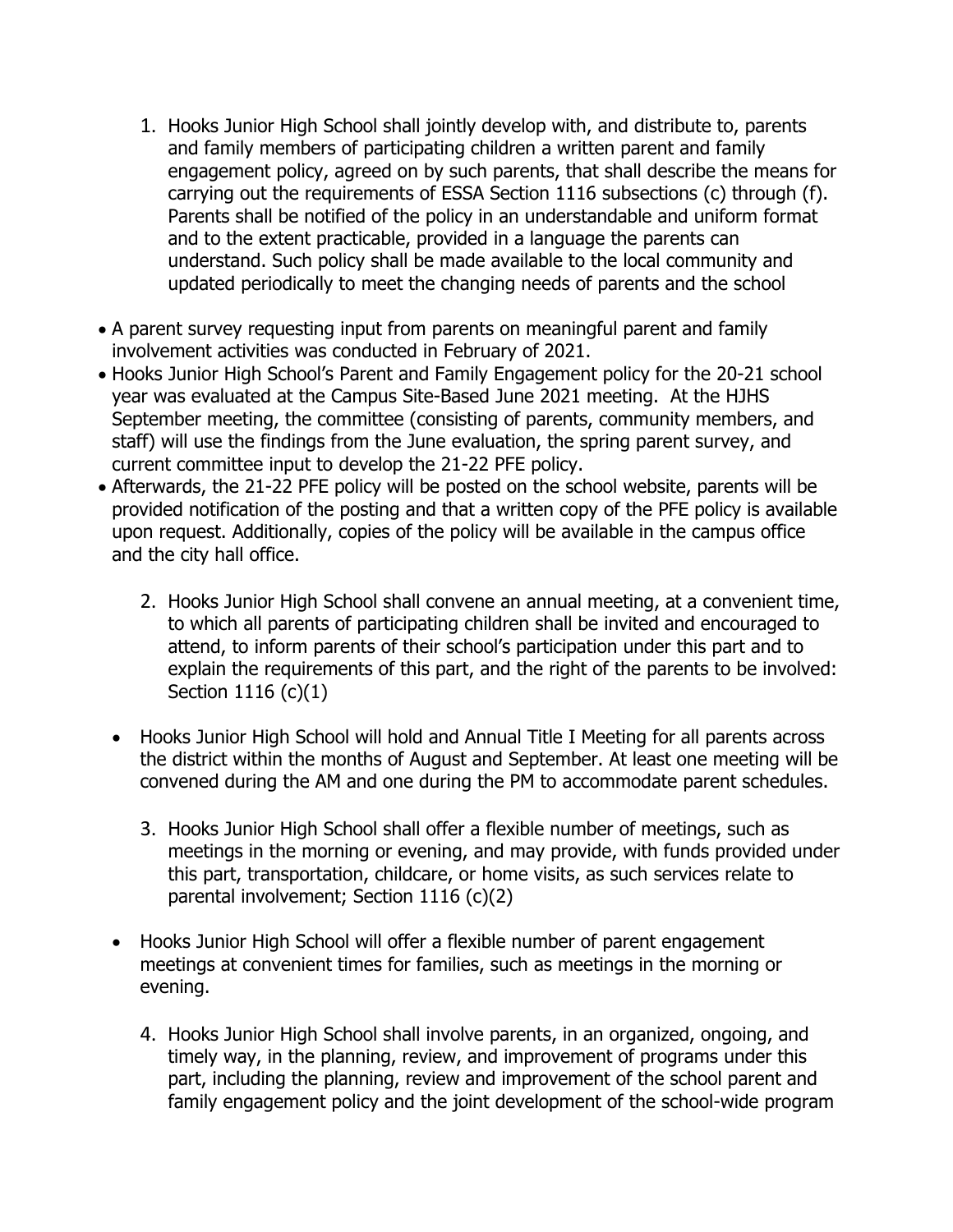plan under section 1114(b) ( Campus Improvement Plan), except that if a school has in place a process for involving parents in the joint planning and design of the school's programs, the school may use that process, if such process includes an adequate representation of parents of participating children; Section 1116  $(c)(3)$ 

- Parents and family members will be enlisted for membership of Hooks Junior High School Campus Site-Based Committee. The committee will meet at least four times per year wherein it will develop the Comprehensive Needs Assessment, develop the Campus Improvement Plan (CIP), monitor formative assessments of the CIP strategies/activities, and eventually conduct a summative assessment/evaluation of the CIP. The committee will hold at least one public meeting after receipt of the Texas Academic Performance Report, and additional parental input for the plan will be sought at that time.
	- 5. Hooks Junior High School shall provide parents of participating children (A)Timely information about programs under this part;
		- (B)A description and explanation of the curriculum in use at the school, the forms of academic assessment used to measure student progress, and the achievement levels of the challenging State academic standards; and
		- (C)If requested by parents, opportunities for regular meetings to formulate suggestions and to participate, as appropriate, in decisions relating to the education of their children, and respond to any suggestions as soon as practicably possible; Section 1116 (c)(4)
	- Hooks Junior High School has a Band Booster Club, Athletic Booster Club, and various other parent-led organizations. Title I, Part A information is disseminated at the campuses through their Annual Title I meetings. To solicit parent participation at the Annual Title I Meeting, publicity concerning the annual meetings is distributed to all parent-led organizations. Parent invitations for the annual Title I meetings are also advertised through social media platforms, Skyward email and remind messaging.
	- Hooks Junior High School will conduct a survey of parents to identify volunteer interests, talents and availability, matching these resources to school programs and staff-support needs.
	- Hooks Junior High School will create volunteer recognition activities such as events, certificates and thank-you cards.
	- Hooks Junior High School shall provide other reasonable support for parental involvement activities. Parents can make such requests by contacting the superintendent's office by email, in person, or by phone. Support can be transportation, translation services, physical access, printed materials, etc.
		- 6. If the school-wide program plan (Campus Improvement Plan) under section 1114(b) is not satisfactory to the parents of participating children, submit any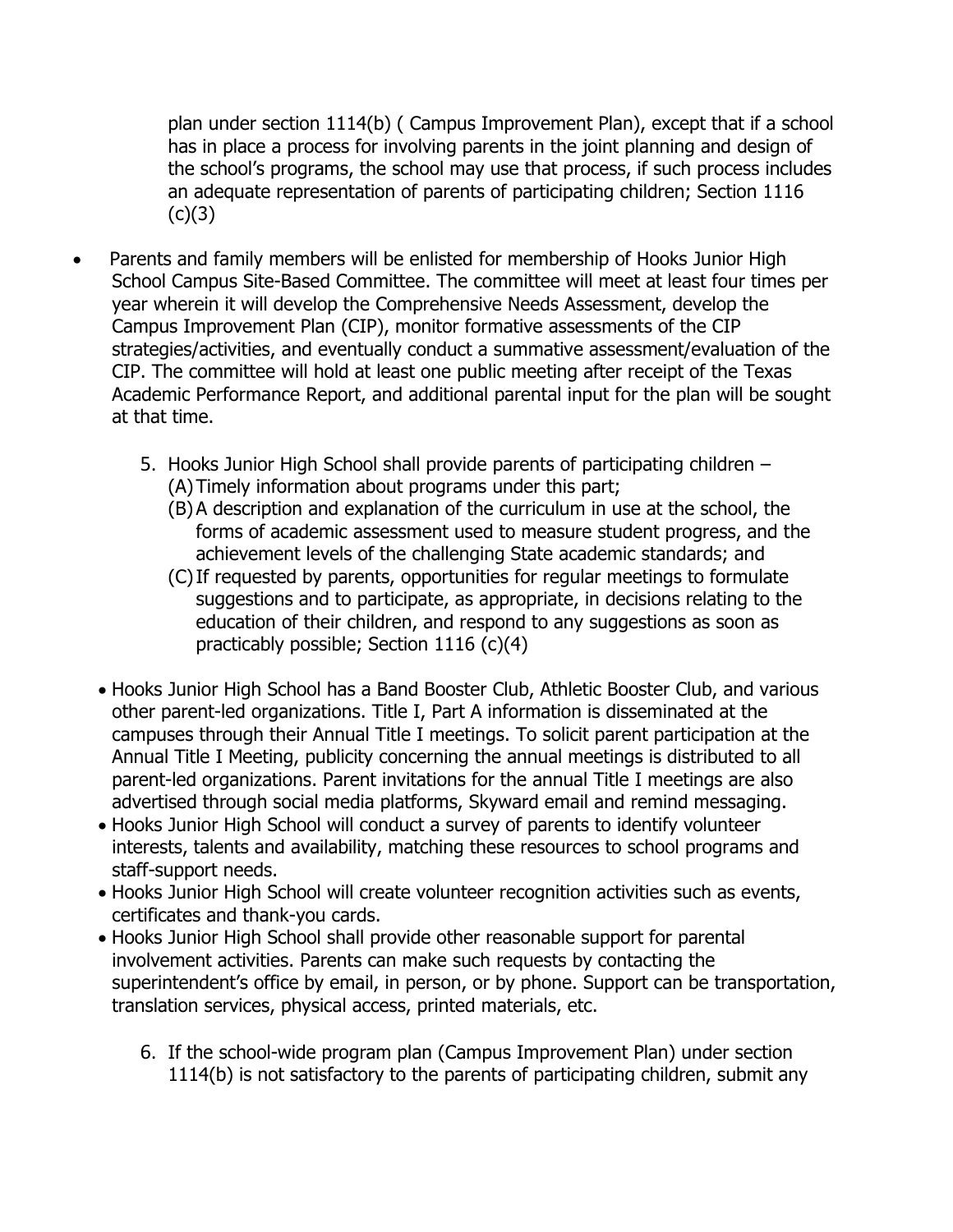parent comments on the plan when the school makes the plan available to the local education agency. Section1116 (c)(5)

- Parents will have the opportunity to submit any comments/concerns to the Hooks Independent School District Superintendent's office if the school-wide plan and/or parent and family engagement is not satisfactory to parents.
- Any comments/concerns can be sent to the Director of Federal Programs, Tracy Cook, a[t cookt@hooksisd.net](mailto:cookt@hooksisd.net) or by phone at 903.547.6077.
	- 7. To ensure effective involvement of parents and to support a partnership among the school involved, parents, and the community to improve student academic achievement, Hooks Junior High School shall: Section 1116 (e)

(i) provide assistance to parents of children served by the local educational agency, as appropriate, in understanding such topics as the challenging State academic standards, State and local academic assessments, the requirements of this part, and how to monitor a child's progress and work with educators to improve the achievement of their children; Section 1116 (e)(1)

- Hooks Junior High School will offer workshops to inform families of the State academic standards children are expected to meet in each grade level. These workshops will include how the campuses use progress monitoring and benchmarking to prepare individualized, targeted instruction to assist students in meeting these challenging standards.
- Parents will be advised of how to monitor their child's progress through weekly grades, progress reports, and nine-week's grades.
- Parents will be asked to provide suggestions for educators in how educators might improve instruction to raise achievement levels for their children.
- The requirements of the parent and family engagement program will be discussed at the annual Title I meetings at the campuses.

(ii) provide materials and training to help parents to work with their children to improve their children's achievement, such as literacy training and using technology (including education about the harms of copyright piracy), as appropriate, to foster parental involvement; Section 1116 (e)(2)

- Hooks Junior High School will provide workshops and materials for parents on specific subject matter/curriculum at the appropriate grade level for their children and information as to what parents can be doing to support their child's learning.
- Hooks Junior High School will post on the district website and/or print suggestions for parents on home conditions (such as plenty of rest) that support learning at each grade level and provide printed information for parents on homework policies and on monitoring and supporting student work at home.